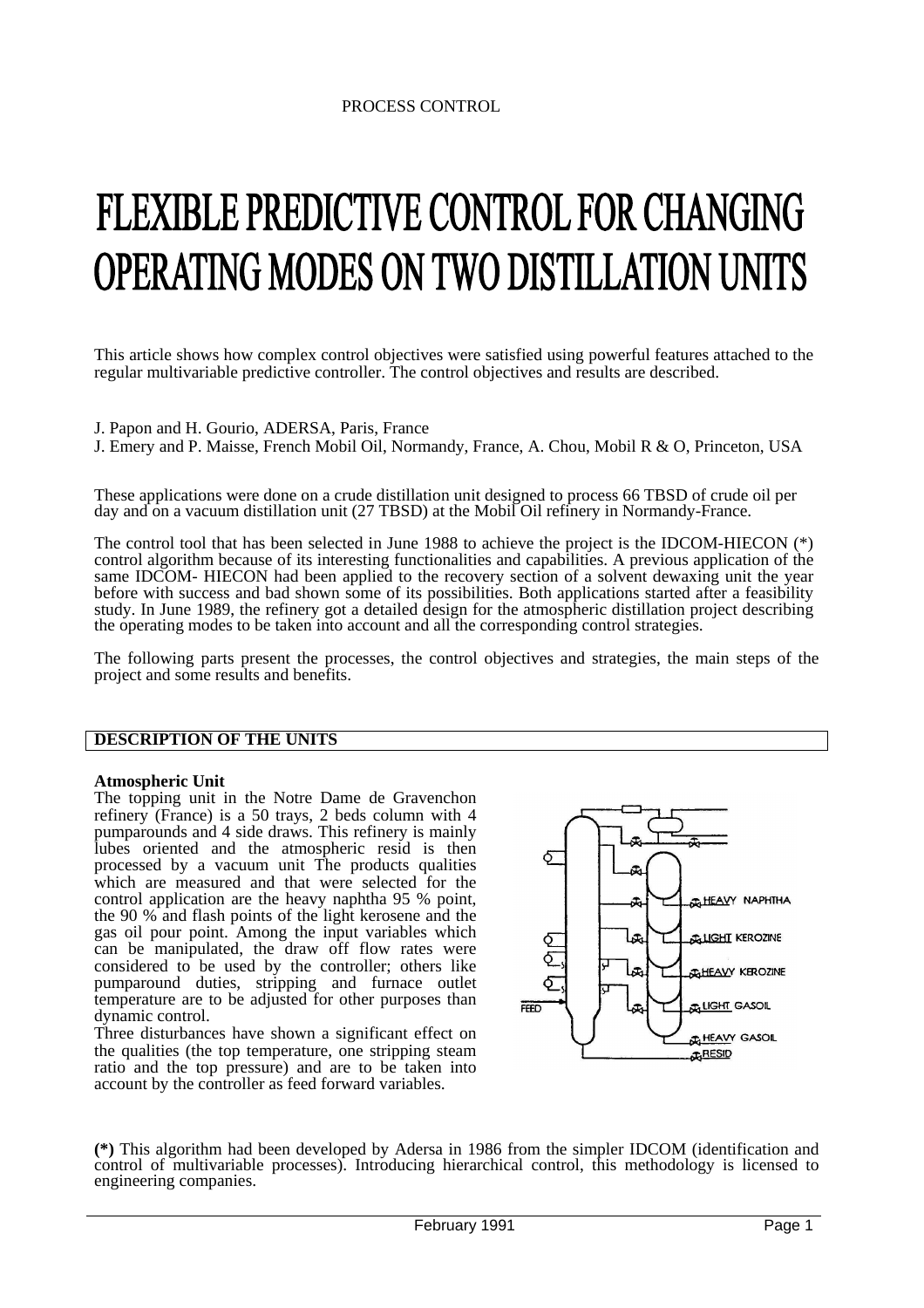**Control strategies and requirements**: Three main operating modes are to be considered: maximization of the kerosene or Naphtha cut yield and an intermediate strategy between these two. In case of yield maximization, the qualities specifications are given in terms of constraints. The objective is then to draw as much kerosene or Naphtha as possible with respect to the quality constraints. A secondary objective is to maximize also the yield of the next product as far as the main objective is satisfied.

In case of intermediate mode, the draw offs yields are not to be maximized and the qualities have set points values fixed.

Regarding operating conditions, other situations have also to be considered such as keeping the light and heavy kerosene side streams segregated or mixing them after being drawn ; the kerosene qualities (90 % and flash points) are specified on the light kerosene in the "segregated" case and on the mixed kerosenes in the other case. Because of these operating modes changes, the controller is required:

- to automatically change the control strategy depending on the mode
- to allow bumpless switch from a mode to another.

Since the quality analysers are not 100 % available, the controller should be able to go on working through back-up control substructures in case of some analyser failure. The same procedure should work also if one of the manipulated variables is switched to manual by operators.

## **vacuum unit**

The vacuum distillation column processes the atmospheric resid to produce four distillates whose viscosities to be controlled increase from the top to the bottom of the tower.

The duties of the three pumparounds are adjusted from time to time for the global optimisation of the unit.

Four variables (the distillates draw off flow rates and the top reflux) can be manipulated for viscosity control purposes.

Five disturbances variables have been selected after plant tests, including the feed cutpoint which reflects the composition and the flow rate of the last distillate  $(C3)$  that is not available for control and can be modified manually for other reasons than viscosity control.



**Control structure and requirements**: three viscosities (Cl, C2, C3) must satisfy their set points with some given tolerance. The controller must take into account the main disturbances as feed forward variables. The vacuum unit may run mainly through three operating modes, corresponding to different flow rates of the intermediate cut Ci and then corresponding to different set points values specified to the viscosities.

It is well known (and verified during the plant tests) that the draw box temperatures are strongly correlated to the viscosities. The idea is then to build a cascaded control structure, considering that a first control level is concerned by the temperatures and the second one controls the viscosities.

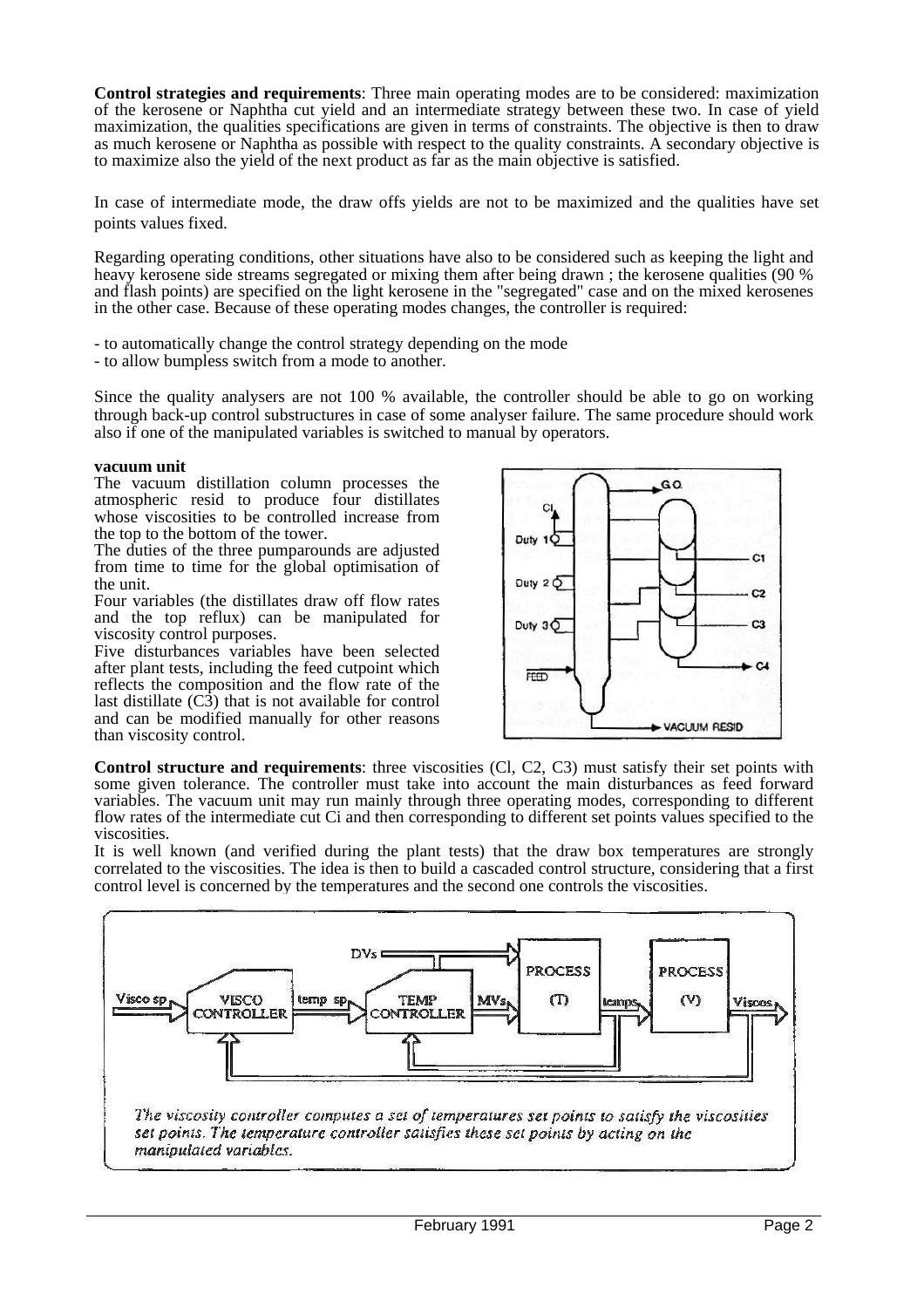Such a control structure has several advantages:

*- Disturbances:* when non measured disturbance variables affect both temperatures and viscosities, then the effect is visible first on the temperatures. Controlling the temperatures makes easier to "erase" this effect than waiting for the effect to be seen on the viscosities,

*- Dynamics*: the time response between the manipulated variables and the temperatures (from one ta three hours) is shorter than between these same manipulated variables and the viscosities (from two hours to four hours and half, including the lime delay). The control can take advantage of using a faster feedback.

*- Sensors:* the thermocouples are more reliable than the viscosity meters; so if the viscosity controller cannot go on working because of viscosity-meter failure, then the temperature controller keeps on working. In this situation, the real viscosities may not be right at their set points but the unit is at least stabilized thanks to the controlled temperatures.

# **IDCOM-HIECON CONTROLLER CAPABILITIES**

## **Model**

Regarding the temperature controller, the internal model has been identified between the nine selected inputs and the temperatures. This model is strongly multivariable: only two gains were considered as negligible. Concerning the viscosity controller, experiments have been applied once the temperature controller has been implemented. This had been done to make simpler the temperatures moves which are needed to identify the temperatures -viscosities relationships. In practice, the constraints limiting the actions of the temperature controller made difficult to apply all the planned plant tests. Anyway a rough model has been built from the collected data and implemented into the viscosities control structure. One temperature-viscosity model is needed per operating mode because of significant differences coming from the influence of the intermediate cut Ci operation rate.

## **Control algorithm**

As a result of the 20 years Adersa's experience in process control, IDCOM-HIECON is a powerful model based predictive controller designed for multivariable processes. The "black-box" model is represented by step responses corresponding to each input -output relationship. Such a representation is very convenient for multivariable processes and for dynamics which are not simple analytical transfer functions. This model is used to predict the behaviour of the outputs to be controlled and to compute the corrective actions to be applied to the manipulated variables. The control algorithm gets its advantages from all the embedded features and takes easily into account the user's control strategies.

Some of these features were very useful for this application, such as:

- each output variable to be controlled can have its own closed loop time response (to a set point change) specified by the user at a constant value or at a value depending on the set point-measurement deviation ;

- constraints may be specified and changed in real time on the manipulated variables and on the controlled qualities as well (absolute and speed limits) ;

- an ideal resting value (IRV) may be given to some manipulated input variables: these inputs tend to their IRV as long as the other manipulated inputs can satisfy all the outputs specifications. The maximization of a given product yield is done through this feature.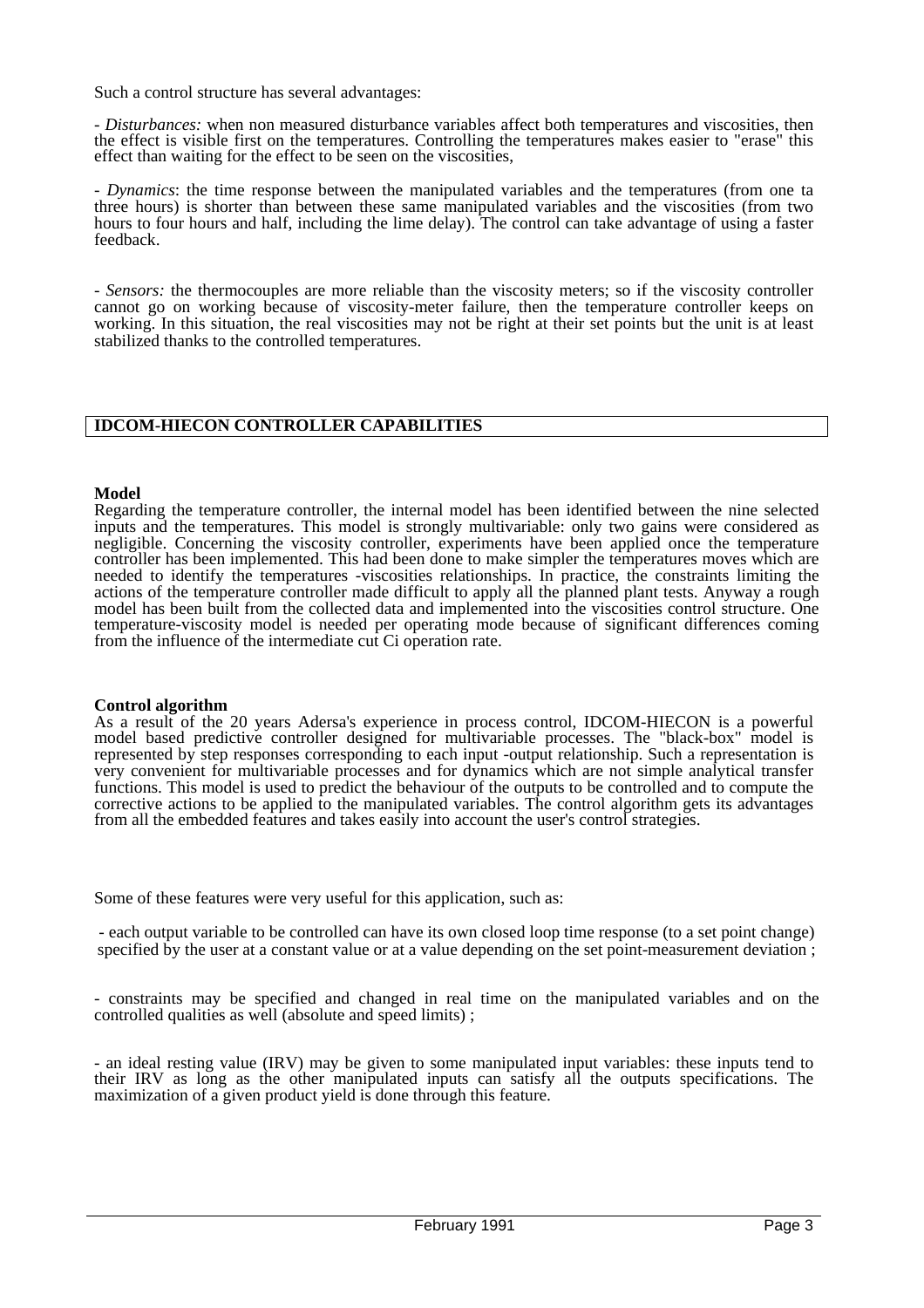The control structure is designed through a table describing the set of inputs with their attributes (manipulable / feedforward, constraints, IRV) and the set of outputs to be controlled with their own ones (set point*,* zone, constraints, closed loop time response). As many control structures are defined this way as needed by the different operating modes.



Table 1 gives an example of such a control structure on the atmospheric unit for three different operating modes in case of segregated kerosenes.

| <b>MODES</b><br><b>OUTPUTS</b> and<br><b>INPUTS ATTRIBUTES</b> | MAXI<br><b>NAPTHTHA</b> | <b>MINI</b><br><b>NAPHTHA</b> | <b>INTERMEDIATE</b> |
|----------------------------------------------------------------|-------------------------|-------------------------------|---------------------|
| Heavy Naphthal 95 %                                            | $*$ < max               | $<$ max                       | set point           |
| Light Kero 90 %                                                | $min <$ * < $max$       | $min <^* < max$               | set point           |
| Light Kero Flash                                               | $>$ min                 | $*$ > min                     | set point           |
| Gas oil pour point                                             | set point               | set point                     | set point           |
| <b>HVN</b> rate                                                | MAXI <sub>1</sub>       | MIN <sub>1</sub>              | free                |
| Light Kero rate                                                | MAXI <sub>2</sub>       | MAXI <sub>2</sub>             | free                |
| Heavy Kero rate                                                | IRV                     | <b>IRV</b>                    | free                |
| Gas oil rate                                                   | free                    | free                          | free                |

Table 1 : Atmospheric distillation control structures corresponding to three different operating modes. Depending on the mode. the symbol (\*) shows which constraints are active.

The IDCOM-HIECON capability to make dynamic control and real time optimisation has been appreciated because it makes possible to define the control strategy exactly in the terms the problem is addressed.

In case of some detected (or declared) problem about a sensor or about an actuator, the control supervisor module switches to a back-up control substructure when such a substructure has been defined. If no substructure has been defined, then the algorithm does it utmost to find a trade off (lack of manipulated input) or to minimize the inputs moves (missing analyser). About 50 structures have been designed for the topping unit application to manage each potential situation through a specific control strategy: for instance, if such analyser fails, then keep the sum of two given sidestreams constant.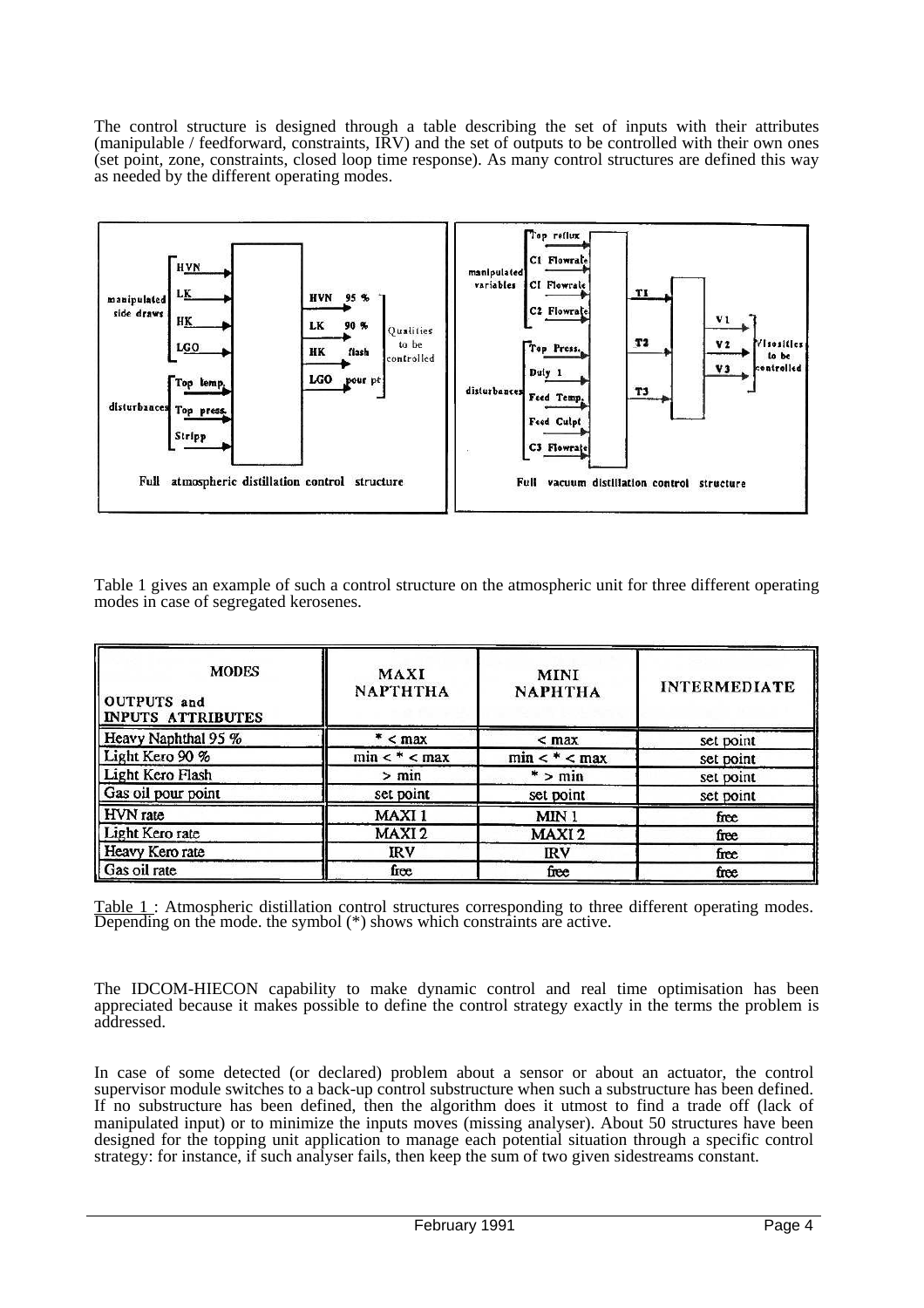# **OPERATOR INTERFACE**

The operators need to understand the way the controller is working and need to make sure that the applied inputs moves are the right answer to a given situation. It is rather difficult to understand what is going on when a multivariable controller is working:

- all the manipulated variables move simultaneously and the future effect on the controlled variables is quite impossible to estimate ;

- the feedforwarding produces unexpected actions for someone familiar only with regular PI controllers ;

- introducing objectives like yield maximization in the control strategy makes the behaviour harder to analyze.

Added to the control performances, the degree of process control acceptance by the operators depends on the way the interface is designed. Three different screens had to be developed for each unit to display information about the measured values, the control strategy and specifications, the status of the sensors, and so on.

From the "control screen", the operator can change the displayed values of the specifications and constraints. The system checks the measurements and the links between the actuators, the DCS and the process computer: the analysers and the actuators status is set off and displayed in case of problem. The operator can set them to "out of order" whatever the reason is. Through this screen, the operator can also fix the control strategy like "mixed keros and mini-naphtha mode".

A second screen: "help screen" explains in full sentences what the objectives are, like:

"minimize the naphtha yield with flash constraint, maximize the keros yields with the 90 % constraint, keep the heavy kero yield around its ideal resting value and satisfy the gas oil pour point set point"

The "help screen" presents the performances regarding the products qualities and, using the control internal model, it gives their predicted behaviours. This screen shows also which manipulated variables are on their constraints to help the user analyse a situation.

The third screen mainly displays the other variables which are not part of the control structure but which correspond to the working conditions of the unit, like duties and top pressure.

# **HARDWARE AND SOFTWARE ARCHITECTURES**

A DCS is connected to the distillation columns as well as to several other units. This DCS is a FISHER PROVOX system which gets the measurements from the sensors and sends the computed control actions to the actuators. It manages level zero control, alarms, historical data, data logging and it displays trends and process pictures on colour CRTs to the operators.

A process computer has been installed to manage upper level controls. Global optimisation using physical models and other programs needing some computation facilities. This computer (IBM 4381 with ACS) has its own industrial data base and allows the user to implement specific real time routines accessing this real time data base.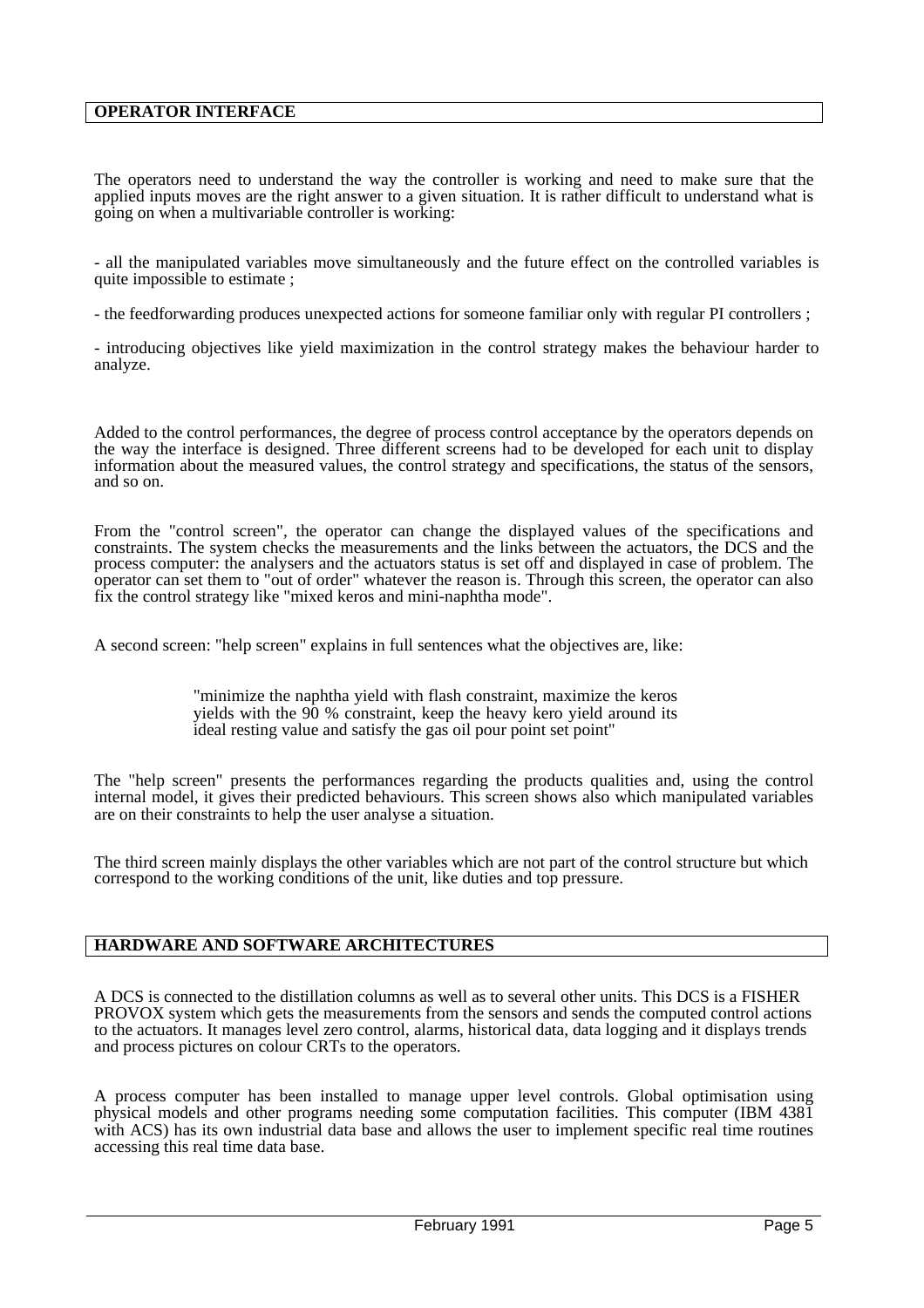The IDCOM-HIECON control software is implemented in this computer and the three corresponding user's screens are displayed through the ACS facilities on colour CRTs in the control room and in other departments in the refinery.



The control algorithm gets the measurements (inputs and outputs) and the user's specifications (set points, constraints, operating mode) from the ACS data base and sends back the computed values of the manipulated variables and some messages to be displayed.

Another routine is in charge of the communication between the ACS real time data base and the DCS.

Software architecture: the IDCOM-HIECON software consists of three main parts:



- a supervisor module which communicates with the environment, selects and reads a new control structure and internal model if needed,

- a module which builds the control equations and prepares the formulation of the problem in the suitable form for the solver,

- a solver which computes the control inputs moves to satisfy the specified objectives.

The first module is the only one to be adapted for any specific application: it is mainly a set of I/O statements to access the data base and the control structures disk files and some logics to select the suitable control structure depending on the operating conditions.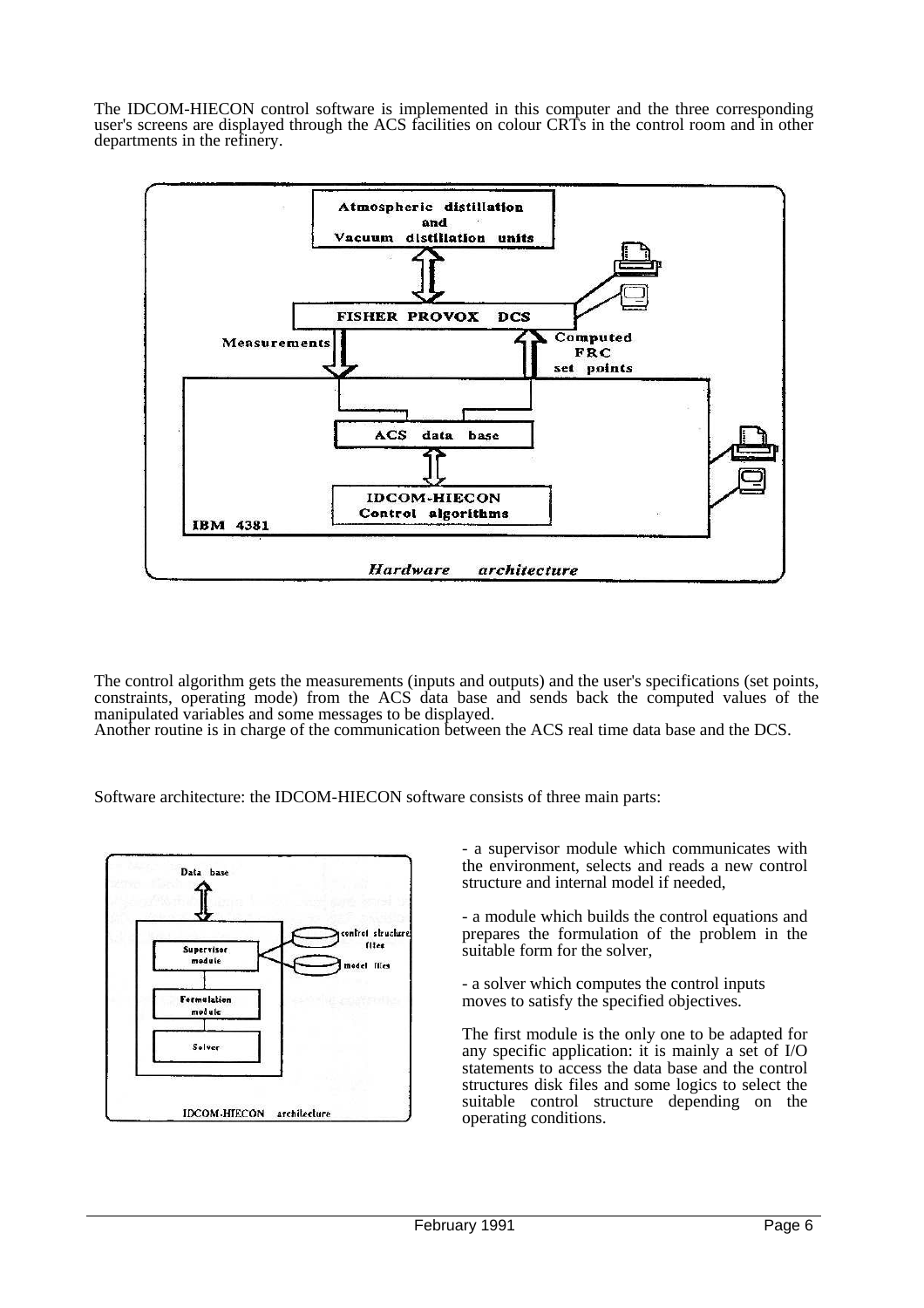## **Main steps of the project**

A first set of input and output variables was defined during thy functional design including the description of the main control objectives. These variables are the variables to be manipulated by the controller, the products qualities to be controlled and the disturbance variables that may affect these qualities. A quite large number of input variables was considered at the beginning to avoid forgetting any significant effect. Experiments were prepared and applied to these inputs (step changes) to evaluate their dynamic effect on the products qualities.

The collected data were then used to identify the internal model required for the IDCOM-HIECON predictive controller. At this stage the disturbances were finally selected to be taken into account by the controller as feed forward variables:

- top pressure, top temperature and one stripping steam ratio on the atmospheric unit,

- top pressure, duty of the first pumparound, feed temperature and cut point, draw off of the heaviest distillate on the vacuum unit.

The identification algorithm provided the model in terms of step responses to be used by the controller. The identified model was then implemented into the PC work station with the control algorithm for control structures designing and testing on simulation. Some adaptations were made in the software to transfer it from the work station to the IBM 4381 host process computer: communication with the ACS real time data base.

In the same period, the user's interface was designed and implemented. During the sustained performance tests, the controller has been operated continuously, considering most of the defined control structures and substructures.

All the project partners were involved in these different phases, mixing knowledge and experience on process, operations and control aspects.

## **Results**

The performances can be considered in terms of control, local optimisation and operation rate. Regarding the control objectives (satisfaction of set points or constraints) two figures have been estimated from collected data: the deviation between the mean value of the measured qualities and their objectives and the corresponding standard deviation.

# **Atmospheric unit**

| Qualities $(^{\circ}C)$                 | Meas-objective deviation | Standard deviation $\sigma$ |
|-----------------------------------------|--------------------------|-----------------------------|
| Heavy Naphtha: 95 % pt                  | 0.1                      | 1.6                         |
| Kerozine: flash pt<br>Kerozine: 90 % pt | 0.1<br>0.5               | 0.8<br>1.8                  |
| Gas oil: Pour pt                        | 0.1                      | 0.75                        |

The second aspect concerns the way the controller manages the dynamical yields maximization white respecting the qualities constraints.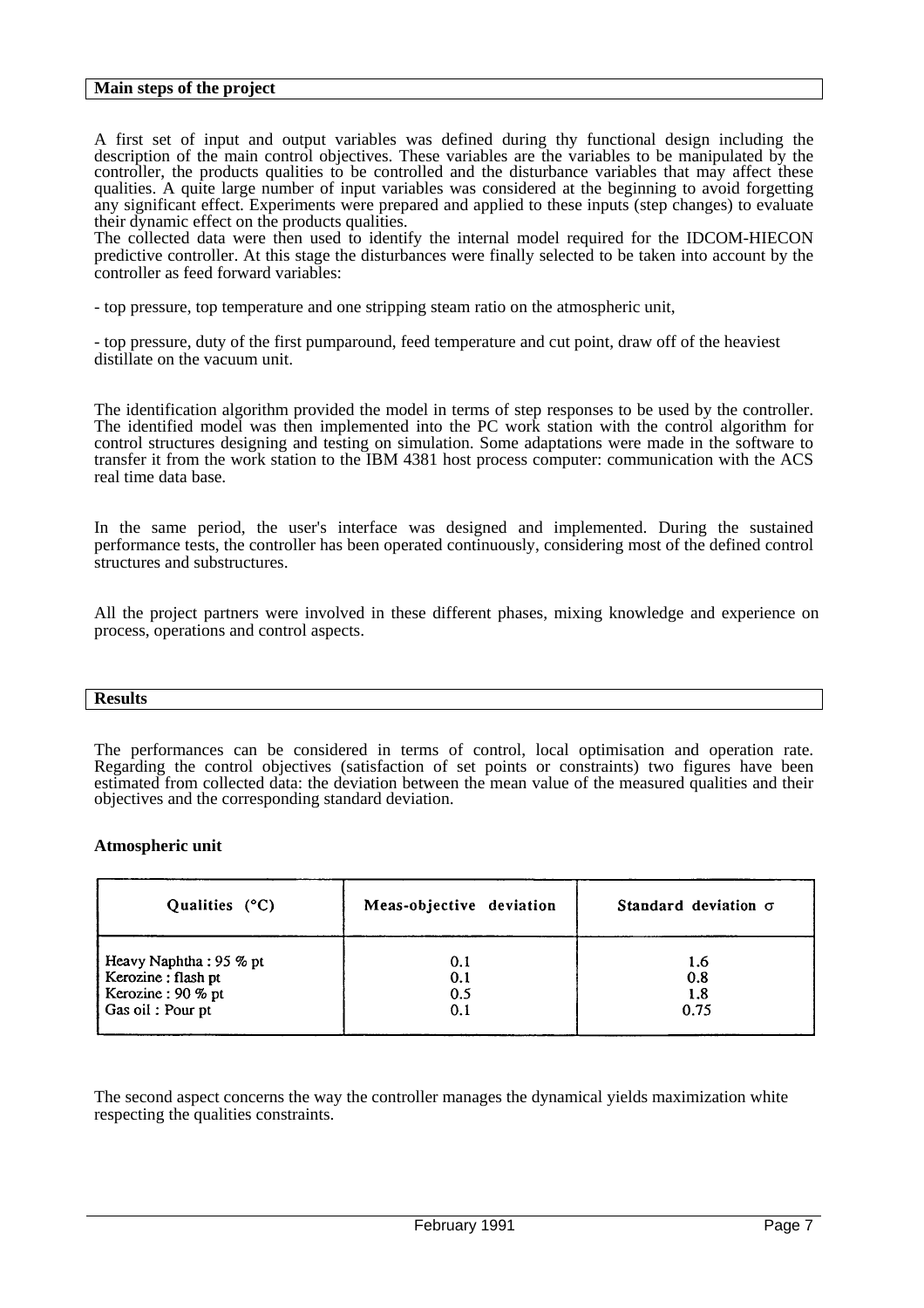The following trends show the behaviour of the main variables over 24 hours. The control structure being used during this period corresponds to a maximization of the light kerosene yield, which makes the heavy naphtha yield decrease. In this control structure the objectives and means are:

- three manipulated variables: heavy naphtha, light kerosene and light gas oil with their own minimum, maximum and speed constraints. The heavy kerosene drawn is not manipulated in this configuration.

- three qualities must respect constraints :

- .the heavy naphtha 95 % point constraint is far above the operating point,
- .the kerosene flash point is against its low limit,
- .the kerosene 90 % point is against its high limit

- the light gas oil pour point satisfies its set point.



During the last third of the plotted period the control structure is switched to a back-up structure because of some problem on the kerosene 90% point analyser.